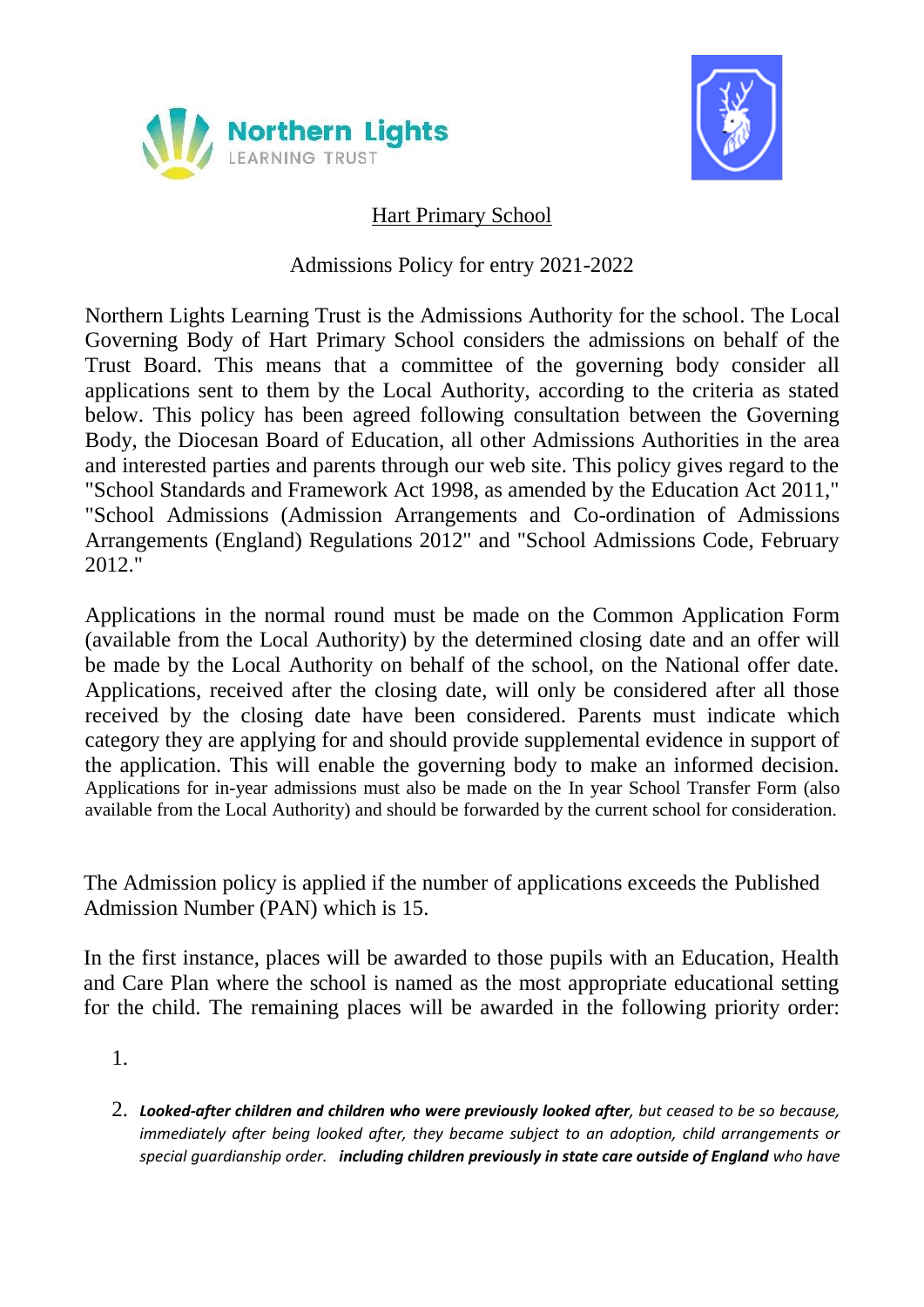



*ceased to be in that state care as a result of being adopted (see notes at the end of this policy)*

- 3. Siblings children who have an older sibling attending the school, at the time of their application. Sibling refers to brother or sister, half brother or sister, adopted brother or sister, step brother or sister, (foster brother or sister), or the child of the parent/carer's partner. This applies where the child for whom the place is sought is living in the same family unit at the same address as that sibling.
- 4. Those children who live in the school's admission zone.
- 5. Feeder School- children who attend the Nursery of the same school in the previous academic year to that of their application.
- 6. Other children

**Tie Breaker:** In all criteria, if there are more applicants than places available then priority will be given to those children who live closest to the school as determined by a straight line distance measurement; from the address point for the child's home to the address point of the school, using the Local Authority's computerised measuring system.

In the event that two distance measurements are identical, the school will use random allocation to decide which child should be offered the place. The process will be conducted in the presence of a person independent of the school.

*Definition of Distance – Distance will be measured by a straight line measurement from the address point for the child's home to the address point of the school, using the Local Authority's computerised measuring system, with those living closer to the school received the higher priority. The address points are linked to the Local Land & Property Gazetteer.*

### Admission of children below compulsory school age and deferred entry to school

The School Admissions Code requires school admission authorities to provide for the admission of all children in the September following their fourth birthday. However, a child is not required to start school until they have reached compulsory school age following their fifth birthday. For summer born children (those born after 1 April) this can sometimes be almost a full school year after the point at which they could first be admitted.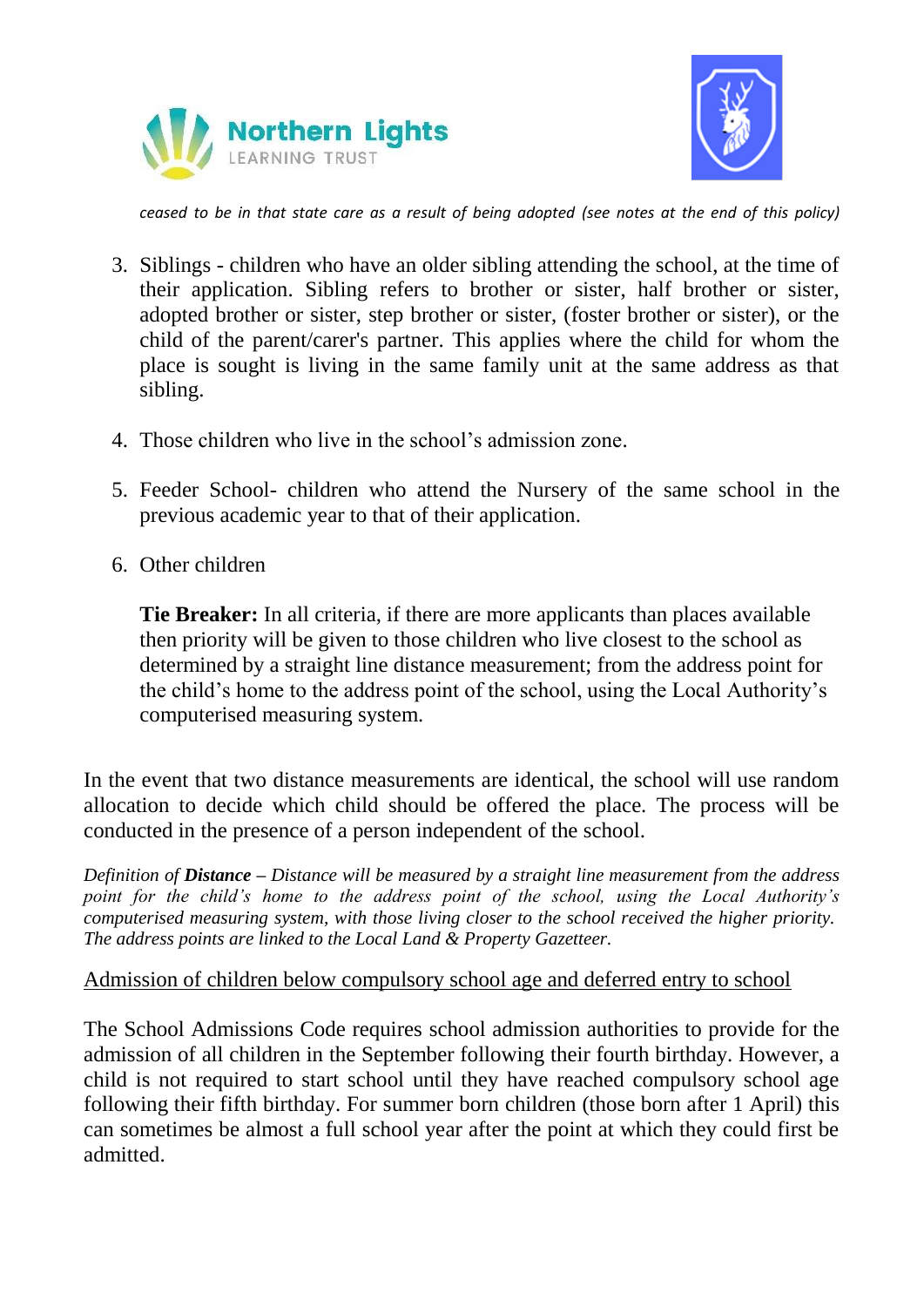



Some parents may feel that their child is not ready to start school in the September following their fourth birthday. Parents are entitled to request in writing that:-

their child attends part-time until they reach compulsory school age, or

- that the date their child is admitted to school is deferred until later in the same academic year or until the term in which the child reaches compulsory school age The school will hold any deferred place for the child, although, in the majority of cases, we find that children benefit from starting at the beginning of the school year, rather than part way through it.
- that the date their child is admitted to school is deferred until the term after the child reaches compulsory school age.

The child must, however, start school full-time in the term after their fifth birthday.

If parents of summer born children wish to defer entry as outlined above and wish them to be admitted to the Reception Year in the term following their fifth birthday, rather than year 1, then parents should apply at the usual time for a place in September of the current academic year together with a written request that the child is admitted outside of his or her normal age group to the Reception Year in September the following year providing supporting reasons for seeking a place outside of the normal age group. This should be discussed with the Head Teacher as soon as possible. If their request is agreed, and this should be clear before the national offer day, their application for the normal age group may be withdrawn before any place is offered and they should reapply in the normal way for a Reception place in the following year. If their request is refused, the parents must decide whether to wait for any offer of a place in the current academic year (NB it will still be subject to the oversubscription criteria in this policy) or to withdraw their application and apply for a year 1 place the following year. Parents should be aware that the Year 1 group may have no vacancies as it could be full with children transferring from the previous Reception Year group.

### **Notes and supplemental information:**

#### *Looked after child*

*By a "looked-after child" we mean one in the care of a local authority or being provided with accommodation by a local authority in the exercise of its social services function. An adoption order is one made under the Adoption Act 1976 (Section 12) or the Adoption and Children Act 2002 (Section 46). A 'child arrangements order is one settling the arrangements to be made as to the person with whom the child is to live (Children Act 1989, Section 8, as amended by the Children and Families Act 2014, Section 14). A 'special guardianship order' is one appointing one or more individuals to be a child's special guardian/s (Children Act 1989, Section*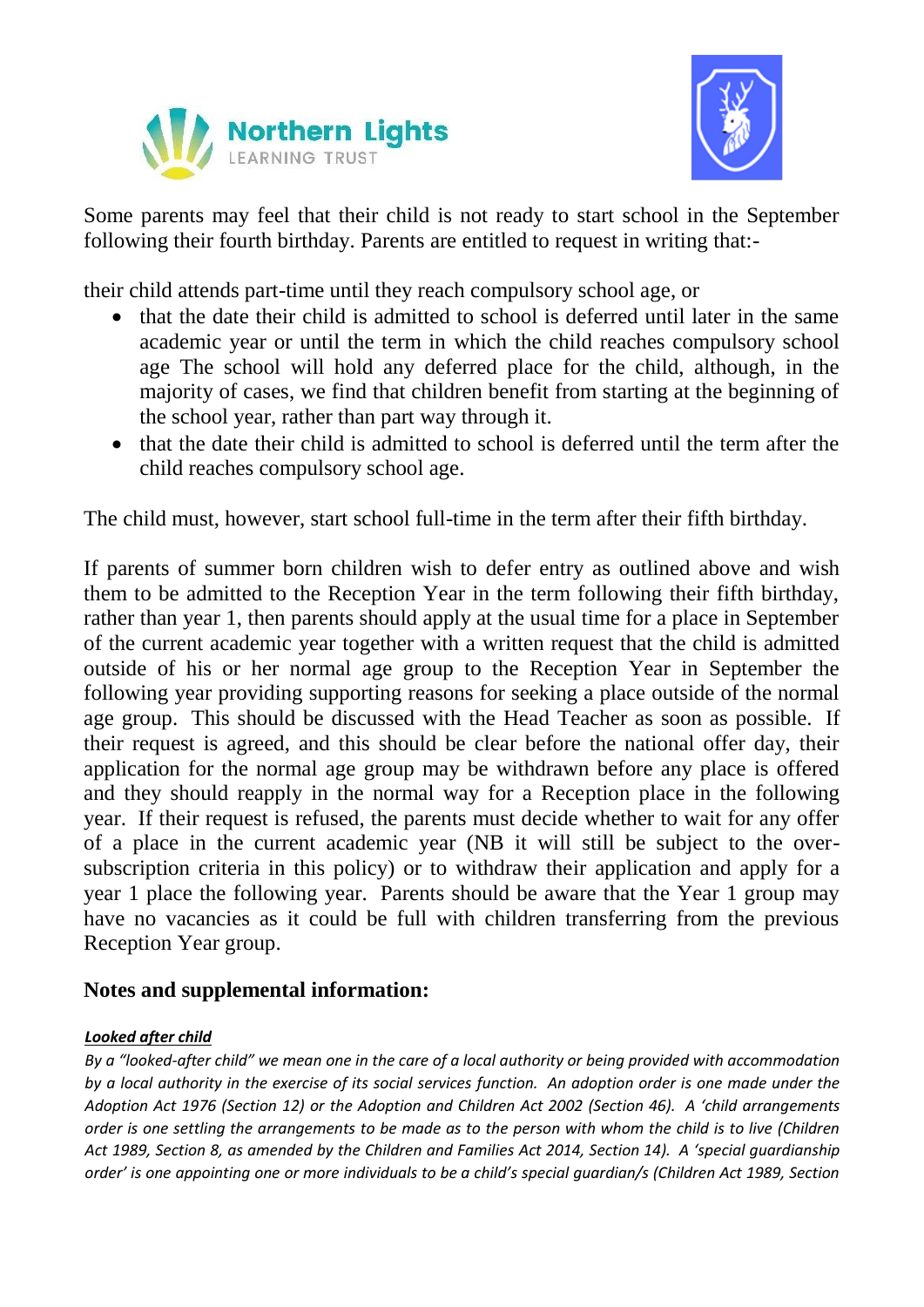



*14A). Applications under this criterion must be accompanied by evidence to show that the child is looked after or was previously looked after (e.g. a copy of the adoption, child arrangements or special guardianship order).*

*Children previously in state care outside of England means children who have been looked after outside of England by a public authority, a religious organisation or another provider of care whose sole purpose is to benefit society. The care may have been provided in orphanages or other settings. In the case of children adopted from state care overseas, the admissions authority will require evidence that a child is eligible by asking the child's parents or carers for appropriate evidence of their previously looked-after status.*

#### Shared Parental Responsibility

Where two adults have shared responsibility for a child, they should agree before submitting the application which schools to name as their preferred schools and the order of preferences. In cases of dispute, or when two applications are submitted, the LA will process the application received from the adult with whom the child is living the majority of the week. If parents fail to agree on preferred schools, and two applications are received for the same child from both parents, then the LA will lead on such issues.

The Admissions Authority may ask for proof of your address. The admissions authority will consider legal action against parents who deliberately give false information, and the offer of a school place may be withdrawn.

Information given by parents which is found to be fraudulent will result in the offer of a place being withdrawn.

The admissions committee is required by law to consider the information supplied on the application form and the supplemental information asked for. It is very important that you take great care to ensure the details you provide are complete and correct before submitting them. Any advice or support you require in completing this form can be sought via the school office.

Parents, who are unsuccessful in securing a place for their child at the School, have a statutory right of appeal. Further details of the appeal process are available by writing to the Chair of Local Governing Body at the School address. Appeals are heard by an independent panel.

Children, who are unsuccessful in securing a place at the School, can be placed on a waiting list, which will be held by the School whilst the child is of primary school age